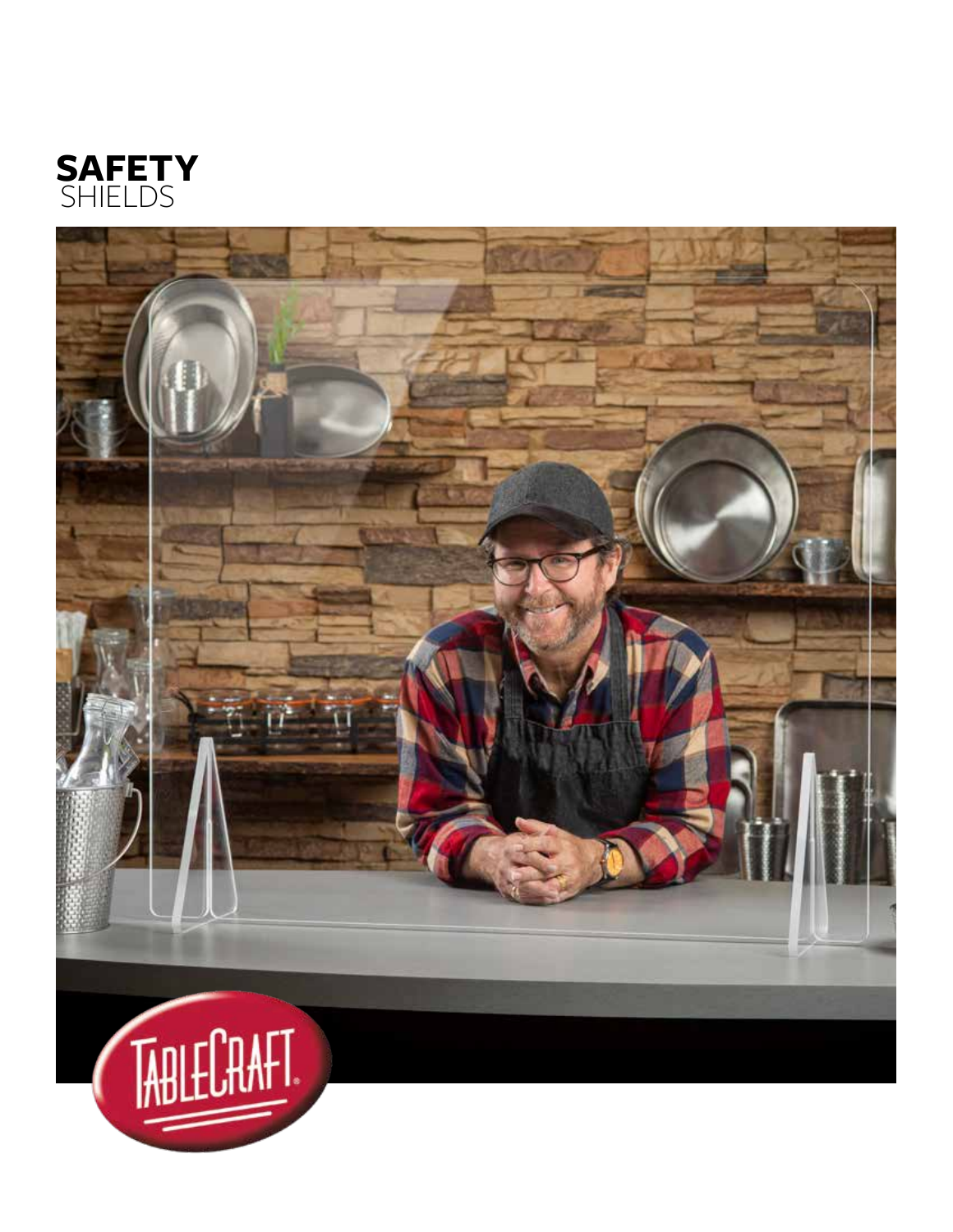## **STANDARD SAFETY SHIELDS**

### FOR COUNTERTOPS

Keep your employees and your patrons safe with our new acrylic Freestanding Countertop Safety Shields.

- Perfect for counter service, Point of Sale counters, pick-up and take-out service pr host stations
- $\frac{1}{4}$ " acrylic provides excellent clarity, cleanability and durability
- No extra hardware or assembly required
- Three sizes stocked and ready to ship from Gurnee, IL
- Three sizes made to order and ship from Willis, IL

|    | Item#   | <b>Description</b>                                  | Min Order/<br><b>Case Pack</b> |
|----|---------|-----------------------------------------------------|--------------------------------|
|    |         | <b>COUNTERTOP SAFETY SHIELD, STOCKED IN GURNEE</b>  |                                |
|    | CWA24   | Shield, 24 x 7% x 32", (1/4" Thickness), Acrylic    | 1 ea                           |
| a. | CWA30   | Shield, 30 x 7% x 32", (1/4" Thickness), Acrylic    | 1 ea                           |
|    | CWA36   | Shield, 36 x 7% x 32", (1/4" Thickness), Acrylic    | 1 ea                           |
|    |         | <b>COUNTERTOP SAFETY SHIELD, MADE IN WILLIS, TX</b> |                                |
|    | CWACR24 | Shield, 24 x 9% x 30", (1/4" Thickness), Acrylic    | 1 ea                           |
|    | CWACR30 | Shield, 30 x 9% x 30", (1/4" Thickness), Acrylic    | 1 ea                           |
|    | CWACR36 | Shield, 36 x 9% x 30", (1/4" Thickness), Acrylic    | 1 ea                           |
|    |         |                                                     |                                |





Standard countertop shields are stocked and shipped from Gurnee, IL. Pass through and custom styles and sizes available from Willis, TX. Contact your TableCraft Rep for a quote.







30 x 7⅞ x 32", (¼" Thickness) FREESTANDING COUNTERTOP SAFETY SHIELD #CWA30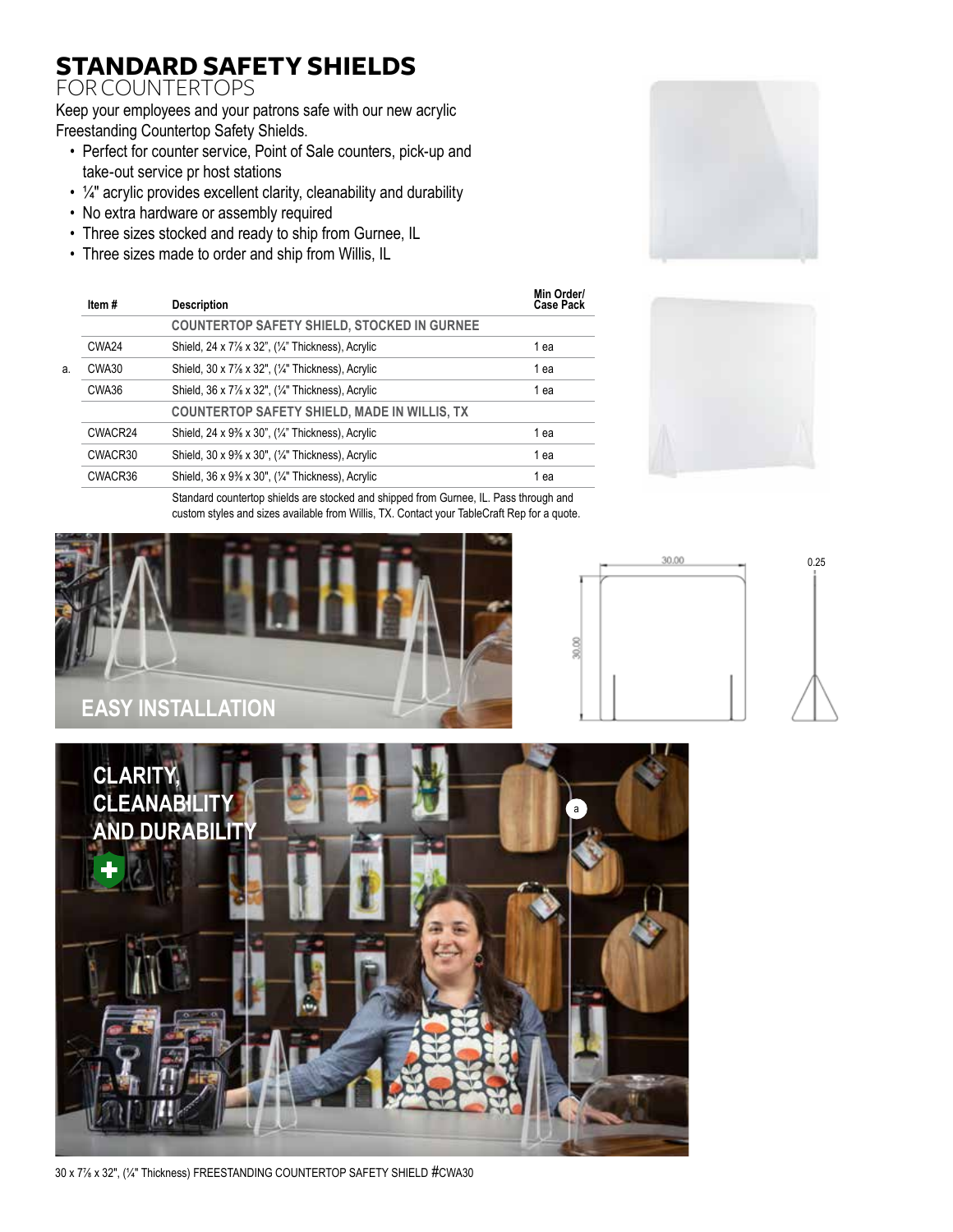

Shield /Pass Through, 36 x 9⅜ x 30", (¼" Thickness) #CWACR36-PT

# **SAFETY SHIELDS W/PASS THROUGH**

FOR COUNTERTOPS

Contact your TableCraft Rep to help create your vision of safety for your establishment.

- Same great features and benefits as our standard countertop shields; customized to your specifications
- All customized shields (with pass through windows, special sizes or shapes) will be manufactured and shipped from our Willis, TX facility

|              | Item #     | <b>Description</b>                                                   | Min Order/<br>Case Pack |
|--------------|------------|----------------------------------------------------------------------|-------------------------|
|              |            | <b>COUNTERTOP SAFETY SHIELD W/ PASS THROUGHS, MADE IN WILLIS, TX</b> |                         |
| а.           | CWACR24-PT | Shield w/Pass Through, 24 x 9% x 30", (1/4" Thickness), Acrylic      | 1 ea                    |
|              | CWACR30-PT | Shield w/Pass Through, 30 x 9% x 30", (1/4" Thickness), Acrylic      | 1 ea                    |
| <sub>h</sub> | CWACR36-PT | Shield /Pass Through, 36 x 9% x 30", (1/4" Thickness), Acrylic       | 1 ea                    |

Standard countertop shields are stocked and shipped from Gurnee, IL. Pass through and custom styles and sizes available from Willis, TX. Contact your TableCraft Rep for a quote.









a

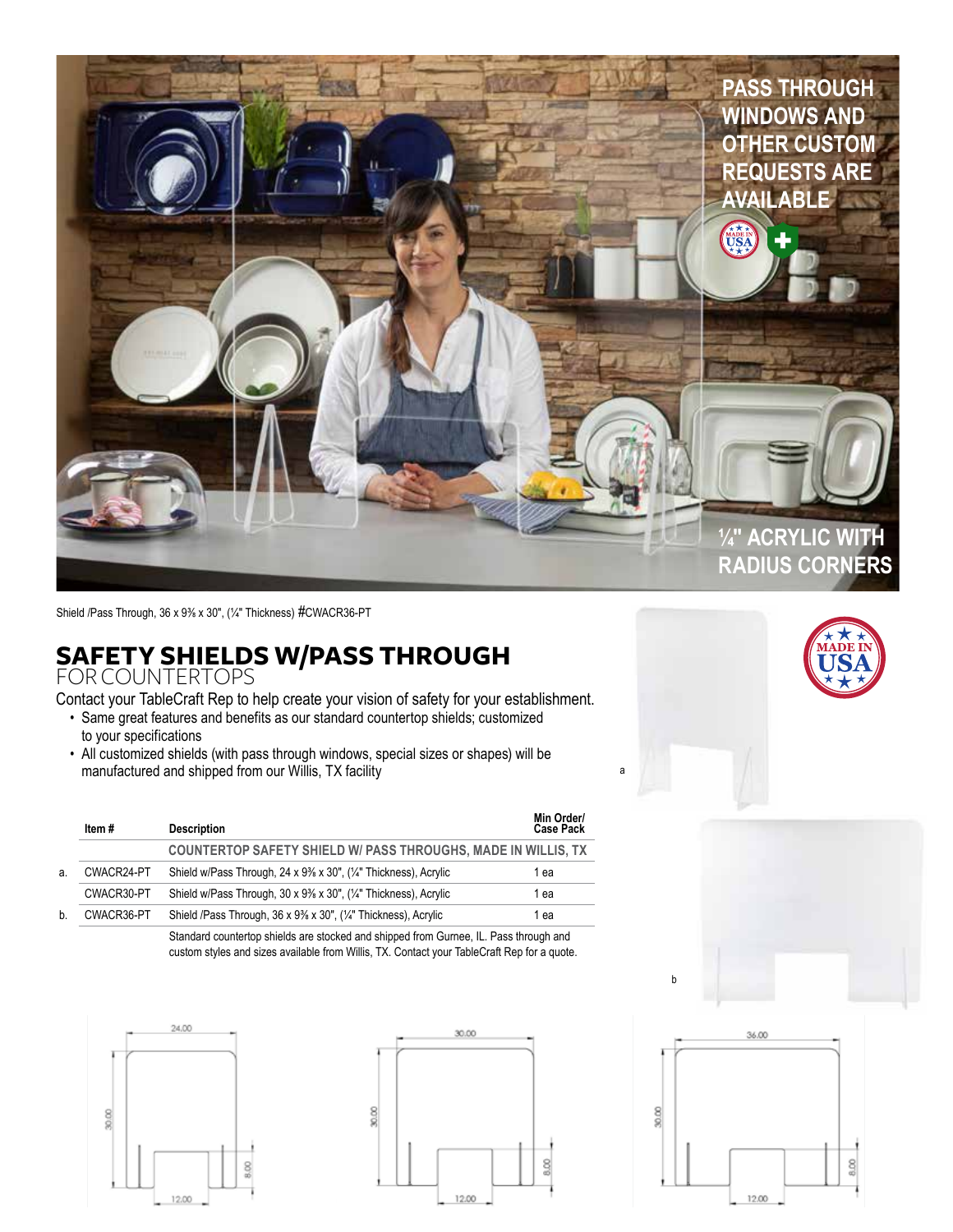Our **Safety Shields** are designed to promote **social distancing** and **safer food practices**  without compromising the **customer experience.**



Both shield options feature integrated vents to allow air to circulate freely to keep butane stove or induction cooktop fans cool.

b



**Custom Sizes Available**

a

### **SAFETY SHIELD** FOR SINGLE ACTION STATIONS

CWACTION1FSHIELD incorporates a metal frame with an acrylic shell to provide added stability and increased durability.

- Can be disassembled for cleaning
- Integrated venting helps keep induction cook-top cool during use
- Frame available in black or random swirl pattern

CWACTION1SHIELD is a simple acrylic shield that can be used to protect server and patron during display cooking and serving.

- It is lightweight, easy to assemble and disassemble
- Light assembly, no hardware required
- Integrated venting helps keep induction cook-top cool during use
- Can also be used with other modular action station units such as single butane station (CWACTION6\_)

|    | Item#                | <b>Description</b>                                                                                                                                  | Min Order/<br><b>Case Pack</b> |
|----|----------------------|-----------------------------------------------------------------------------------------------------------------------------------------------------|--------------------------------|
|    |                      | SAFETY SHIELDS FOR SINGLE ACTION STATIONS                                                                                                           |                                |
| a. | <b>CWACT1FSHIELD</b> | Single Action Station Shield with Metal Frame.<br>35½ x 13¼ x 32" (¼" Thickness)                                                                    | 1 ea                           |
| h  | <b>CWACT1SHIELD</b>  | Single Action Station Shield, Single Action Station Shield<br>Partition, $39\frac{1}{2} \times 9\frac{3}{8} \times 30$ ( $\frac{1}{4}$ " Thickness) | 1 ea                           |
|    |                      | Custom styles and sizes available. Contact your TableCraft Pen for a quote                                                                          |                                |

 13.25 31.90 PLEASE SIGN DRAWING FOR APPROVAL OF DIMENSIONS AND DESIGN. FAX

35.50

00000

31.90

Case wt./cube: 22 lbs., 12.59 cu. ft.

**A** SINGLE ACTION STATION SHIELD WITH FRAME #CWACT1FSHIELD



SCALE: 1:10 SHEET 4 OF 8



**B** SINGLE ACTION STATION SHIELD #CWACT1SHIELD



Case wt./cube: 24 lbs., 4.03 cu. ft.

Custom styles and sizes available. Contact your TableCraft Rep for a quote.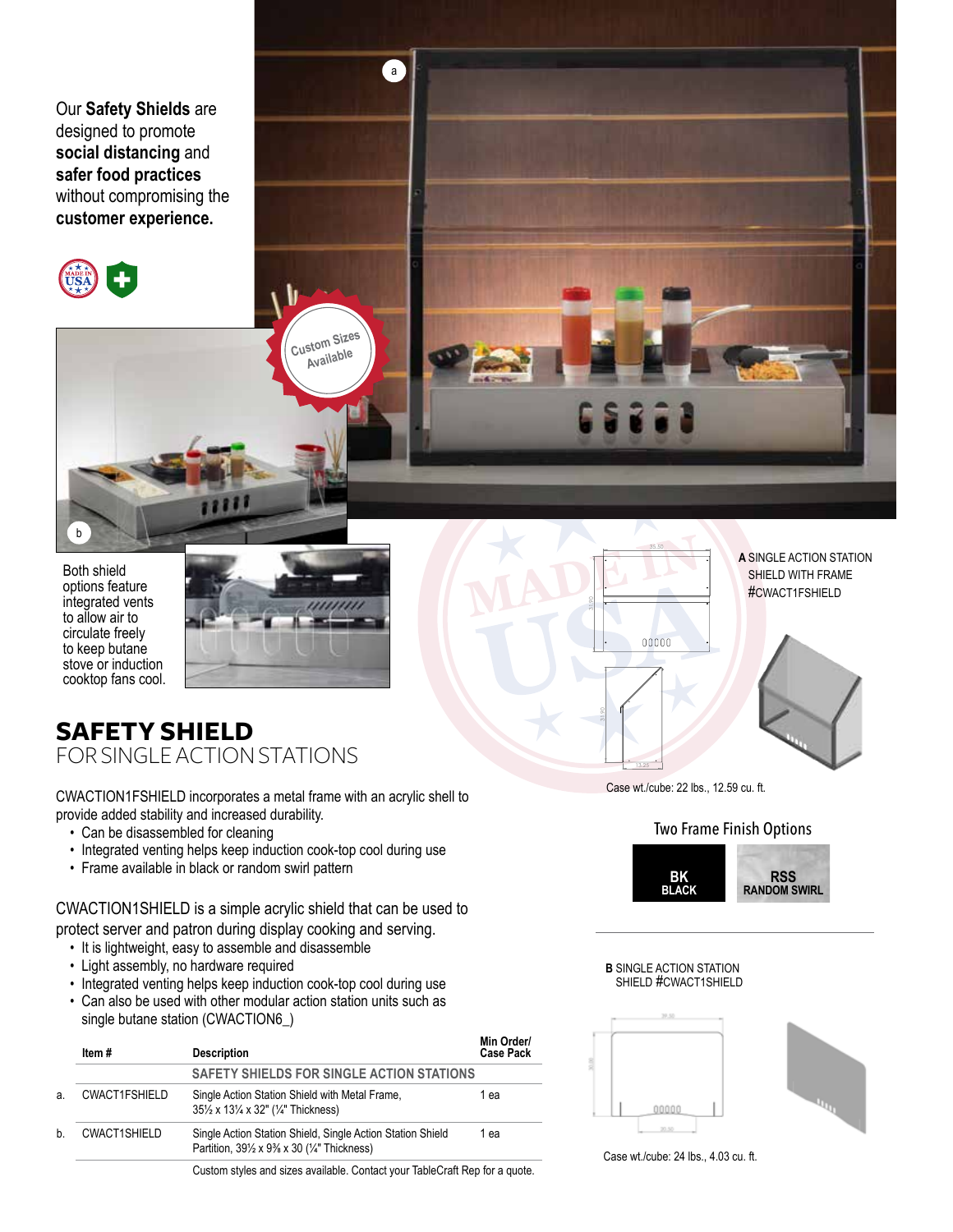

### **SAFETY SHIELD** FOR DOUBLE ACTION STATIONS

CWACTION2FSHIELD incorporates a metal frame with an acrylic shell to provide added stability and increased durability.



The CWACTION2SHIELD also works with Double Butane Station (CWACTION5\_) or other modular Action Station items. The integrated vents in shields allow air to circulate freely keeping both butane stove & induction cooktop fans to keep units cool.

|    | Item #        | <b>Description</b>                                                                                                        | Min Order/<br><b>Case Pack</b> |
|----|---------------|---------------------------------------------------------------------------------------------------------------------------|--------------------------------|
|    |               | SAFETY SHIELDS FOR DOUBLE ACTION STATIONS                                                                                 |                                |
| a. | CWACT2FSHIELD | Double Action Station Shield with Metal Frame,<br>$50\frac{1}{2}$ x $13\frac{1}{4}$ x $32$ " ( $\frac{1}{4}$ " Thickness) | 1 ea                           |
| h  | CWACT2SHIELD  | Double Action Station Shield,<br>54% x 9% x 30" (1/4" Thickness)                                                          | 1 ea                           |

Custom styles and sizes available. Contact your TableCraft Rep for a quote.







Case wt./cube: 26 lbs., 18 cu. ft.



#### Two Frame Finish Options

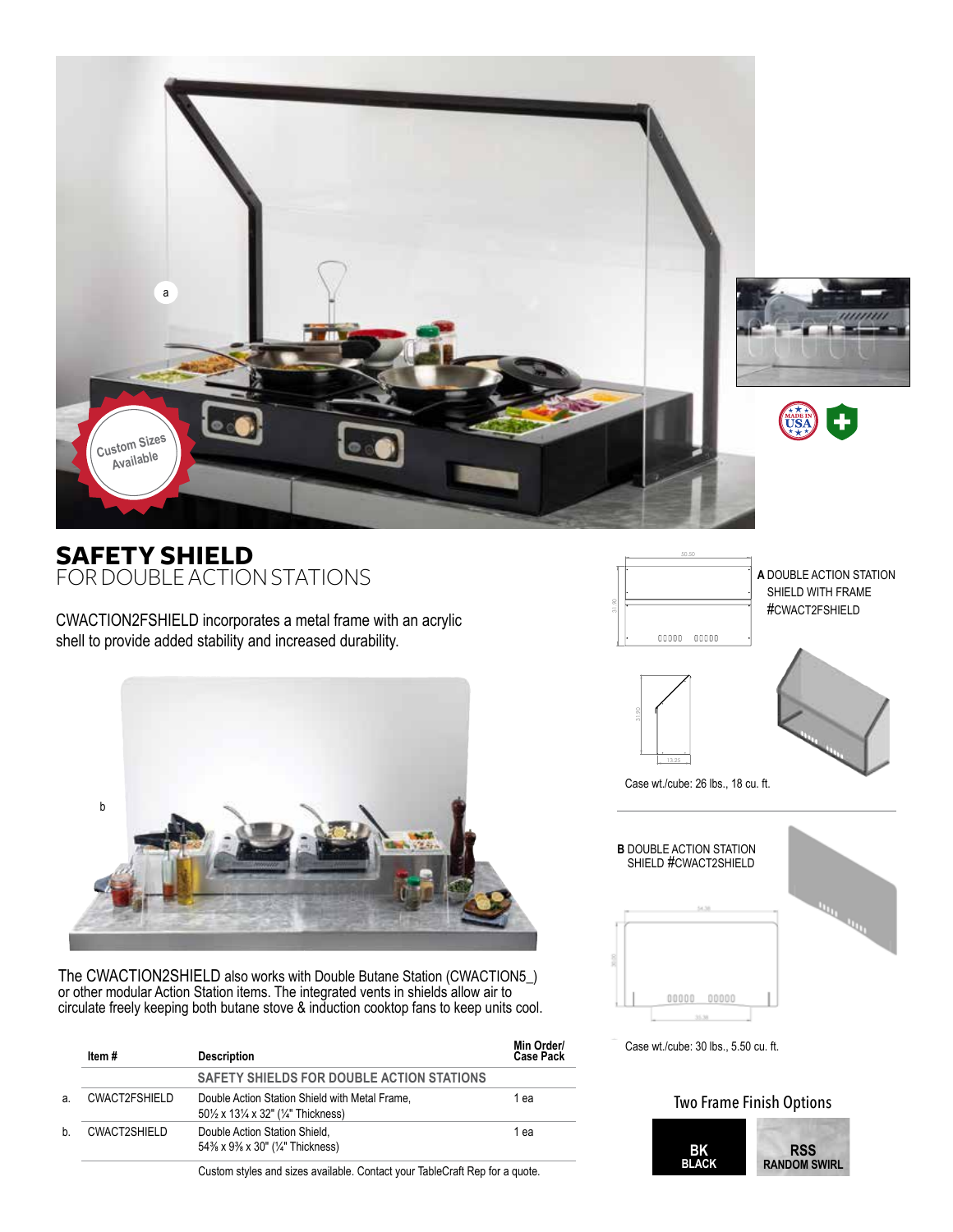

## **CAFETERIA SAFETY SHIELDS**

FOR CAFETERIA SEATING

Create a safety barrier between patrons in communal and cafeteria seating areas with cafeteria dividers.

- freestanding units are sized to fit most standard cafeteria tables or benches
- easy to assemble (2 person job)



╉

USA<sup>N</sup>







|    | Item#    | <b>Description</b>                                                          | Min Order/<br><b>Case Pack</b> |
|----|----------|-----------------------------------------------------------------------------|--------------------------------|
|    |          | <b>BOOTH SAFETY SHIELDS</b>                                                 |                                |
| а. | CWACRB48 | Booth Safety Shield, 48 x 12 x 30" (1/4" Thickness)                         | 1 ea                           |
|    |          | <b>CAFETERIA SAFETY SHIELDS</b>                                             |                                |
| b. | CWACRT72 | Cafeteria Safety Shield, 72 x 48 x 24" (1/4" Thickness)                     | 1 ea                           |
|    |          | Custom styles and sizes available. Contact your TableCraft Rep for a quote. |                                |

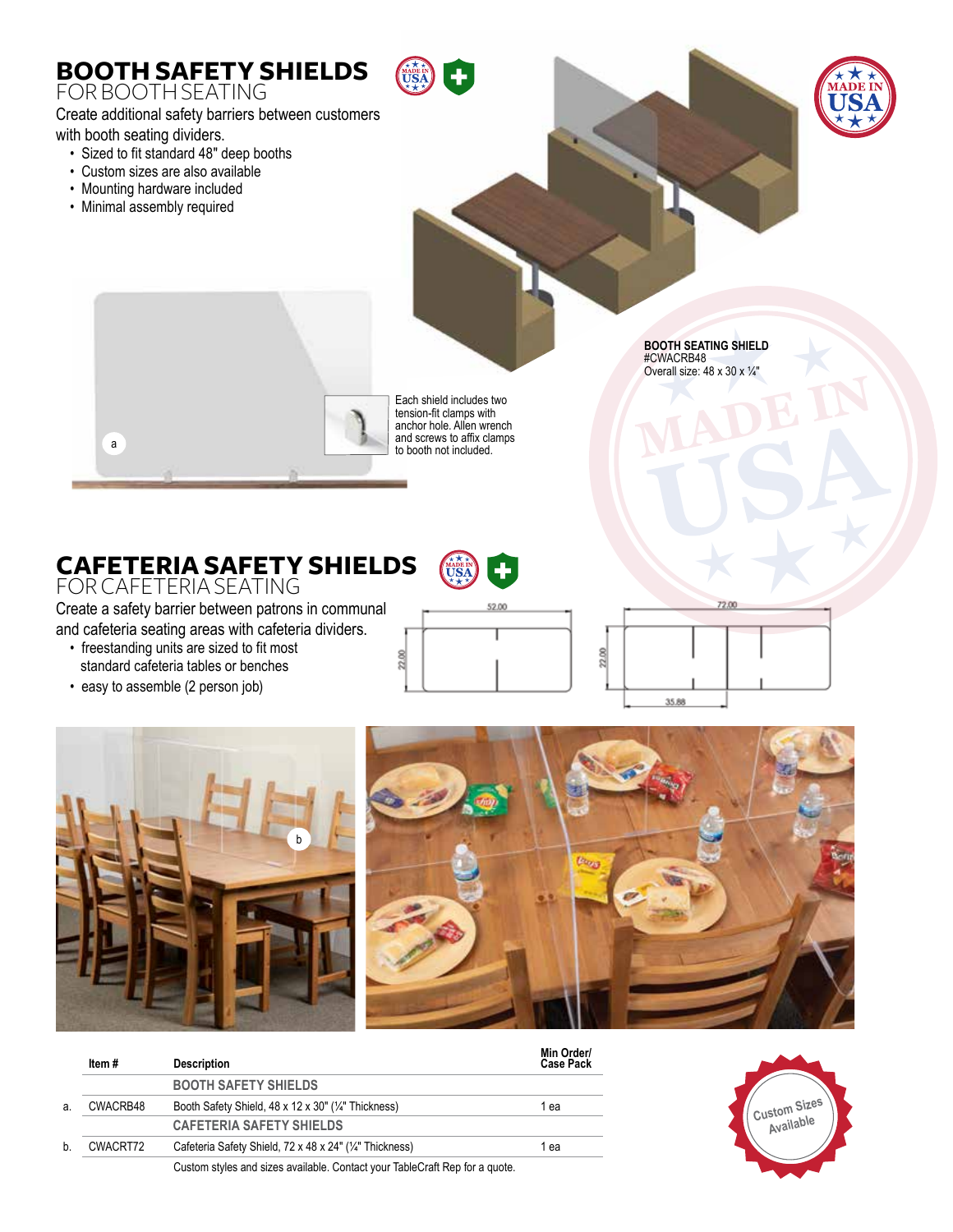# **HANGING SHIELD**

FOR SAFE DISTANCING When barriers are required, but area is not suitable for countertop applications, this hanging shield is a great alternative solution.

• Shield includes heavy gauge braided wire and hardware



## **SAFETY SHIELDS**

FOR DESK &TABLETOP Sometimes defining personal space can be a challenge. Our hinged desk and tabletop shields help create a simple and effective zone.

a



|              | Item#            | <b>Description</b>                                                          | Min Order/<br><b>Case Pack</b> |
|--------------|------------------|-----------------------------------------------------------------------------|--------------------------------|
|              |                  | HANGING SAFETY SHIELD, MADE IN WLLIS, TX                                    |                                |
| a.           | <b>CWACRHANG</b> | Hanging Shield, $48 \times 32 \times \frac{1}{4}$                           | 1 ea                           |
|              |                  | SAFETY SHIELD FOR DESK & TABLETOP, MADE IN WLLIS, TX                        |                                |
| <sub>h</sub> | <b>CWACRDESK</b> | Desk Shield, $22 \times 16 \times 18"$ ( $\frac{1}{4"}$ Thickness)          | 1 ea                           |
| $C_{\cdot}$  | CWACR60CS        | Collapsible Safety Shield, 60 x 18 x 23" (1/4" Thickness)                   | 1 ea                           |
|              |                  | <b>COLLAPSIBLE PARTITION SAFETY SHIELD, MADE IN WLLIS, TX</b>               |                                |
| d            | CWACR36CP        | 36 x 18 x 40" (1/4" Thickness)                                              | 1 ea                           |
|              |                  | Custom styles and sizes available. Contact your TableCraft Rep for a quote. |                                |